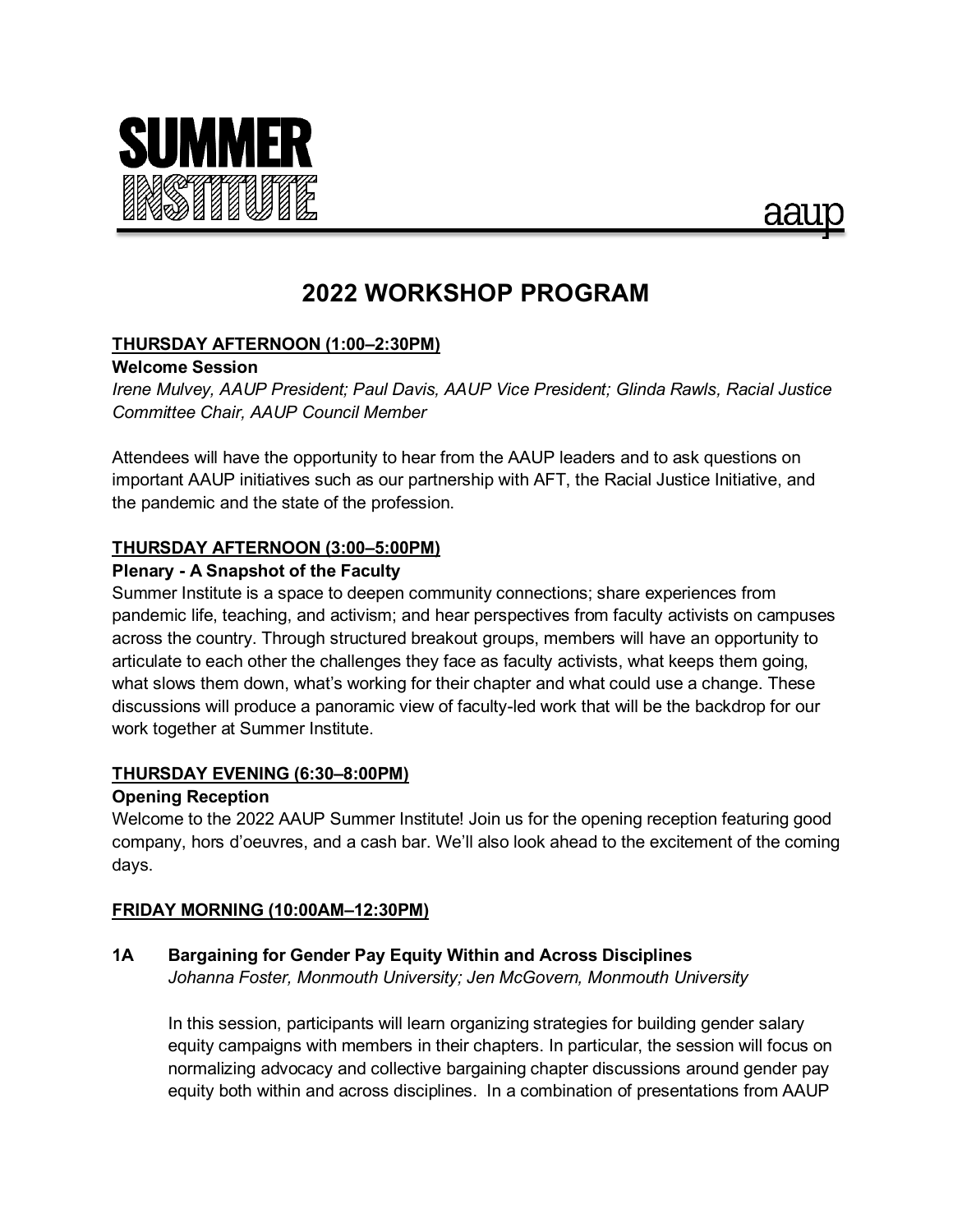chapter leaders and interactive breakouts, attendees will explore a toolkit of materials for constructing effective gender salary equity campaign narratives, including tips for conducting chapter-driven salary equity studies, busting market-based myths for gender salary disparities, and collecting member stories.

# **1B Divide and Conquer or Divided and Conquered? Faculty Senate–AAUP Chapter Relationships**

*David Kociemba, AAUP East Coast Organizer; Gregory Loving, University of Cincinnati* 

AAUP Chapters and Faculty Senates often find themselves on different pages when advocating for faculty issues. That can be a good thing if the approach is coordinated. It can be a bad thing when they are at cross-purposes, especially when it comes to volatile actions such as votes of no confidence. Collective bargaining chapters have a different relationship with faculty senates than advocacy chapters, and how the administration sees its relationship with each group complicates matters further. Participants in this seminar will walk away with an understanding of how their chapters can better coordinate with faculty senates in their specific situations, on a path to better faculty governance overall.

## **1C Strategic Campaign Planning (Part 1 of 2)**

*Rob Kilgore, University of South Carolina Beaufort; Mike Magee, AAUP Organizer; Mark Minett, University of South Carolina Columbia*

Faculty are beset by intersecting pressures and crises: program eliminations, budget austerity, job precarity, and legislative attacks censoring teaching about race, to name only a few. This can all feel overwhelming, but faculty have the power to fight back and win. Join us in this first of a two-part series on strategic campaign planning where you and colleagues from around the country will learn the crucial skills of building a plan to win an issue on your campus. From issue identification to escalating pressure tactics, experienced AAUP leaders and staff will give you the tools you need to grow your chapter, your power, and win real improvements on campus.

# **1D Critical Race Theory 1: Researching the Origins of Manufactured Right-Wing Crises (Part 1 of 2)**

*Isaac Kamola, Trinity College; Ralph Wilson, Corporate Genome Project*

This workshop will provide an introduction to the political networks driving many of the recent conservative panics over higher education in the United States, including those over campus free speech, trigger warnings and safe spaces, trans-athletes, and most recently Critical Race Theory (CRT). Building on research presented in our book, Free Speech and Koch Money: Manufacturing a Campus Culture War, we provide a detailed overview of the different political groups and foundations that organize much of the moralizing outrage aimed at universities and faculty. We will also develop possible frameworks for responding to these manufactured panics.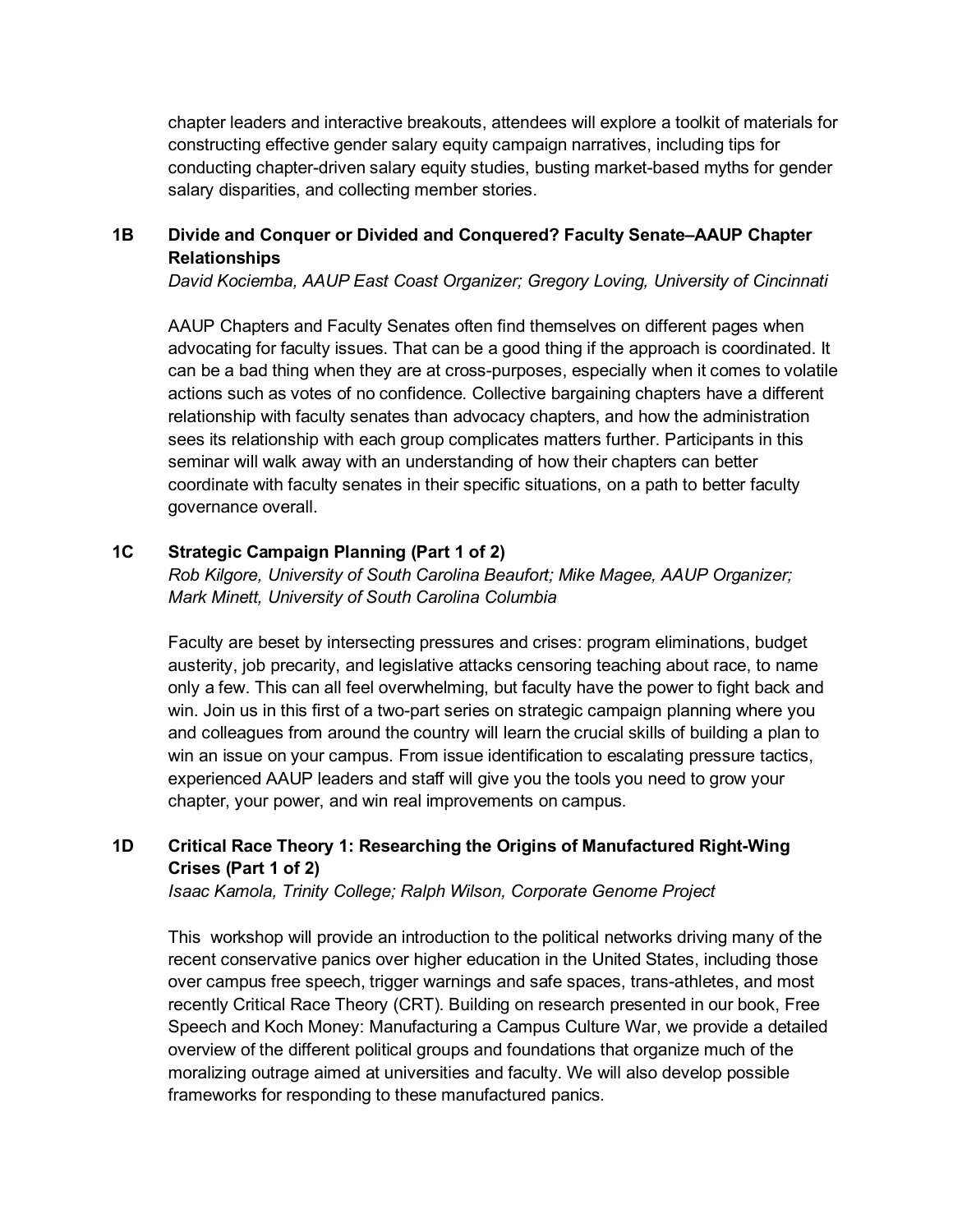In particular, responding to the CRT moral panic requires understanding it as a partisan political attack on higher education, faculty, and those who question a hard-right libertarian worldview. Participants in the workshop will learn the elements of these manufactured political crises, and get a sense of the network of political organizations, media outlets, think-tanks, litigation groups, academic centers, and decision-makers that have driven the CRT panic in particular. In addition, participants will learn research skills about how to follow-the-money, and develop tools helpful in understanding what groups and donors look out for. We conclude the workshop by discussing the narrative frames that these attacks take, and cooperatively develop possible counter-narratives. This discussion will lay the foundation for Part II of the workshop, which is dedicated to discussing and developing organized political responses to state-level legislation currently being passed that prevents the accurate teaching of history.

# **1E A Crash Course in Institutional Financial Analysis in the Private Sector (Part 1 of 2)**

*Howard Bunsis, Eastern Michigan University; Rudy Fichtenbaum, Wright State University; Bonnie Fox Garrity, D'Youville College; Jan Medlock, Oregon State University*

This workshop will be presented in conjunction with a live webinar in early July (a recording will be available if you cannot participate on that date). The workshop is hands-on and will be held in a computer lab. In this workshop, you will learn to analyze your private sector institution's audited financial statements in order to understand its fiscal priorities and overall financial health. The webinar will be a lecture to teach participants to read financial statements properly by looking at actual expenses and revenues, assets and liabilities, and cash flow. During the workshop, participants will learn to conduct their own detailed institutional financial analyses using their respective institutions' financial statements. Participants will present their findings to the class–great preparation for sharing your new skills with campus colleagues at the next chapter meeting!

## **1F How and Why to Publish an Adjunct's Guide**

*Caprice Lawless, AAUP Colorado Conference, Front Range Community College*

In this workshop, I will show you how I created The Adjunct's Guide: Working in the Colorado Community College System (available on the CO Conference website), a booklet that presents 20 facts in bite-sized form ready for any activist to quickly find and to use. Although I did this on my own, a chapter committee could take a year and pull one together. I will show you how to identify a few dozen of the most commonly asked questions that stymie your work. Then I will show you which national databases and other sources to use to gather facts and walk you through the Excel tools you can use to get the data to a granular level that illuminates the truth of the matter. Next, I will show you the steps to build a document full of facts, charts, tables, photos, and hyperlinks to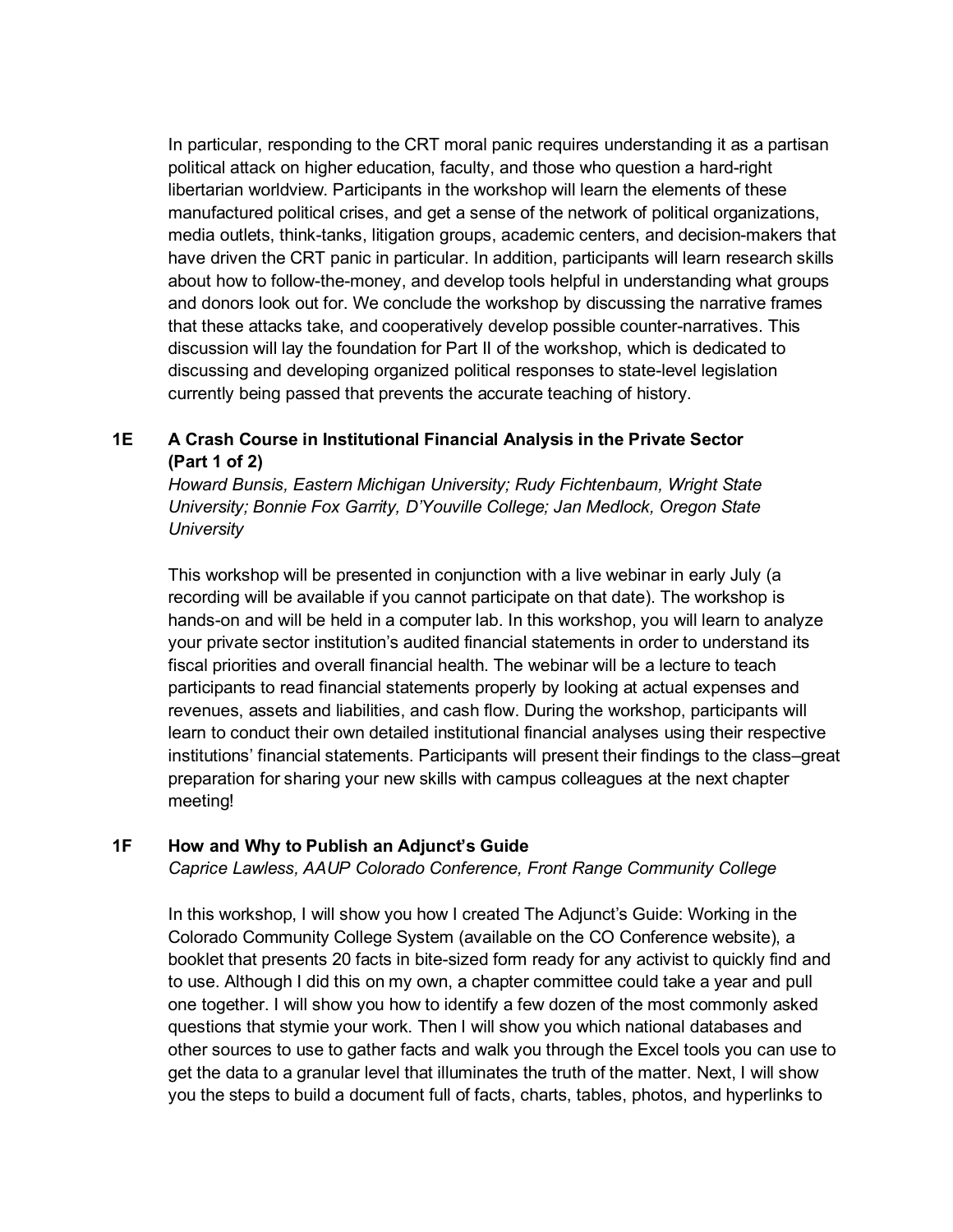create your own Guide. You will see how the citations leave behind the requisite breadcrumbs subsequent committees can follow to create revised editions of your Guide as years go by.

## **1G Faculty Disability, Chronic Illness, and Caregiving: Campus Policies and Organizing Goals**

Jamie Daniel, AAUP Senior Labor Advisor; Emily Hobson, University of Nevada Reno; *Alissa Surges, University of Nevada Reno*

The COVID pandemic has highlighted an atmosphere of malignant, or at least passive, neglect on many campuses in addressing issues of disability, chronic illness, and workplace health and safety. The challenges faced by faculty and those with partners and family with autoimmune and other conditions have been exacerbated by erratic and contradictory campus policies that put them and those for whom they care at risk.

The academy's history in working with ADA, OSHA, CDC, and other campus policies reflects deep inequities within its structure. In 2008, a faculty member who identified herself only as Alice K. Adjunct wrote that there existed "a pervasive atmosphere of malignant neglect toward faculty accommodation." Faculty who "disclose" a condition or situation that could and should be addressed for them to be able to do their jobs too often became stigmatized as "problems" for their departments and administrations.

This panel will offer a brief overview of ADA, OSHA, CDC and typical campus policies and move on to the experiences of faculty dealing in real time with resulting issues and challenges. We open the session to all participants as a way to brainstorm how faculty across the country have faced these issues and dealt with them, what kind of organizing we can do in response, and how we in our unions can address these issues as injuries to all.

## **1H Bargaining the Redbook\***

*Mike Mauer, AAUP Senior Labor Advisor*

For over five decades following its founding in 1915, the AAUP carried out its mission outside of the realm of collective bargaining. We formulated policy on issues of concern to higher education and worked through shared governance mechanisms to have those policies adopted. Beginning in earnest in the late 1960's, the means by which policy matters could be effectuated was expanded as academic workers began to acquire collective bargaining rights. AAUP's turn to collective bargaining grew out of an expansive view of unionization: that besides addressing bread and butter issues, collective bargaining can be an effective means of protecting academic freedom and strengthening shared governance.

This workshop will explore how faculty can most effectively utilize collective bargaining to translate AAUP policies into binding provisions of campus life. We will focus on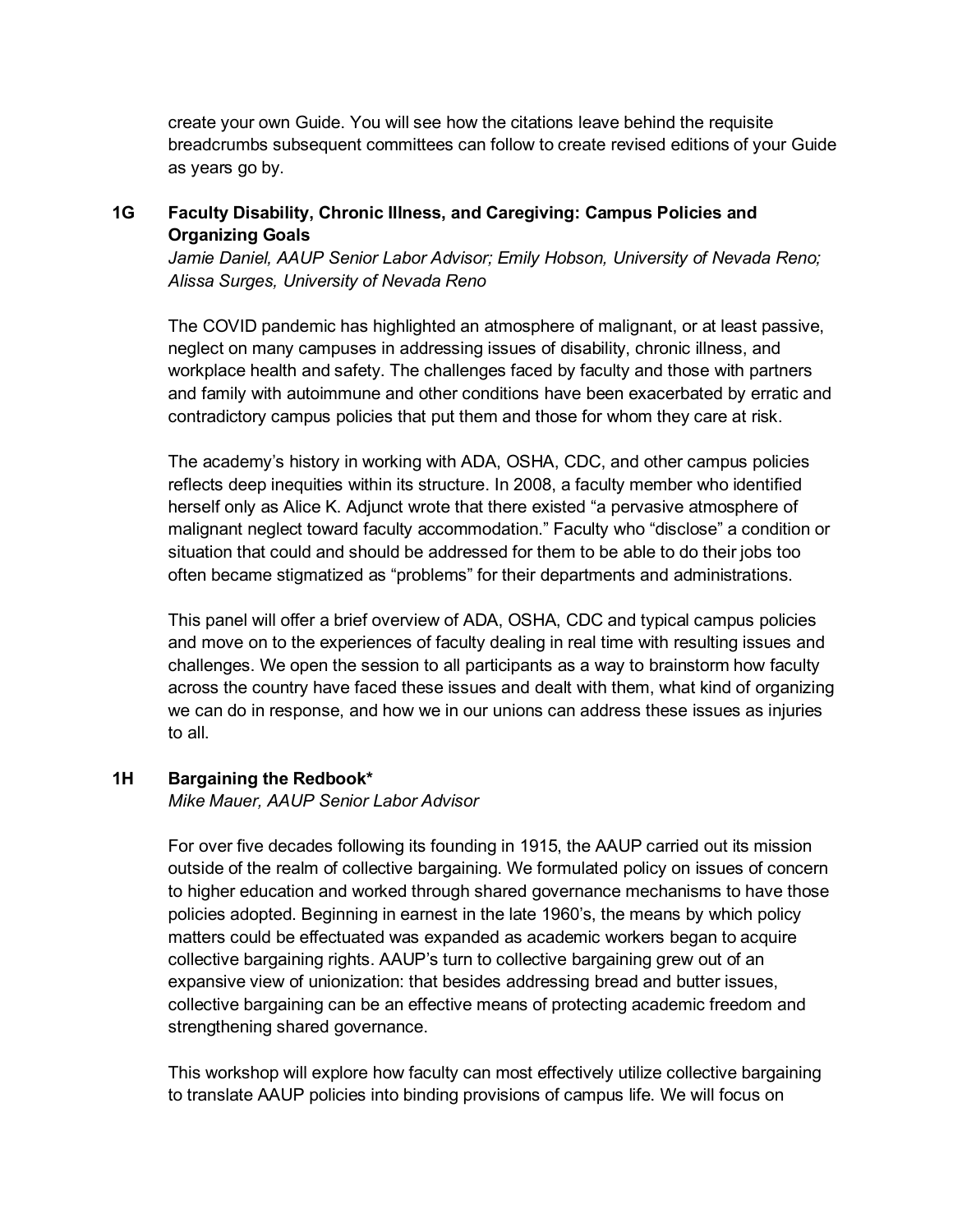different approaches that have been used at (and away from) the bargaining table, and examine specific contract language that deals with Redbook policies. **\*Recommended for those involved with collective bargaining**

## **FRIDAY AFTERNOON (1:30–4:00PM)**

## **2A Bargaining Equity: Proposal Writing Workshop\***

*Jamie Daniel, AAUP Senior Labor Advisor; Johanna Foster, Monmouth University; Emily Hobson, University of Nevada Reno; Sarah Lanius, AAUP Field Service Representative; Monica Owens, AAUP Field Service Representative*

In this workshop we'll provide a framework for drafting bargaining proposals and walk you through how an idea becomes a contract provision. Then you'll put what you've learned into practice as we break into small groups to brainstorm ideas for proposals to improve racial equity, address existing salary inequities, and make campus more accessible for faculty with disabilities and chronic illness. Bring any topics your chapter is struggling with, and we'll work together to generate proposal ideas so you'll leave with a list of ideas for improving equity language in your contract.

**\*Recommended for those involved with collective bargaining**

## **2B Reading and Using the Redbook**

*Mark Criley, AAUP Senior Program Officer*

This workshop provides an overview of the central policy statements in the Redbook the AAUP's Policy Documents & Reports, 11th edition—concerning academic freedom, tenure, and due process. We will review terminology and standards concerning nonrenewal and termination of faculty appointments. We will also discuss how members and chapters can use these documents to improve the conditions for academic freedom on their campuses, as well the support the AAUP can provide for these efforts. If time permits, we will discuss how AAUP policies on academic freedom relate to other areas, such as electronic communication, online harassment, or free-speech rights of students and outside speakers.

# **2C Getting Your Organizing Campaign Off the Ground: 1:1s and Probe Phase Basics** *Shawn Fields, AAUP Western Lead Organizer; Jerome Thompson, AAUP Organizer*

Using the current campaign at Miami of Ohio as a reference, this workshop will prepare participants to lay the groundwork for an organizing campaign. We'll focus on learning the basics of meaningful 1:1 conversations with special attention to moving colleagues towards chapter support. Participants will have a chance to role play a conversation and practice responses to common questions. From there we'll discuss how to organize your 1:1s strategically - where to focus efforts, how to build a list and effective committee structures. Lastly, we'll do a brief overview of the stages of a campaign with particular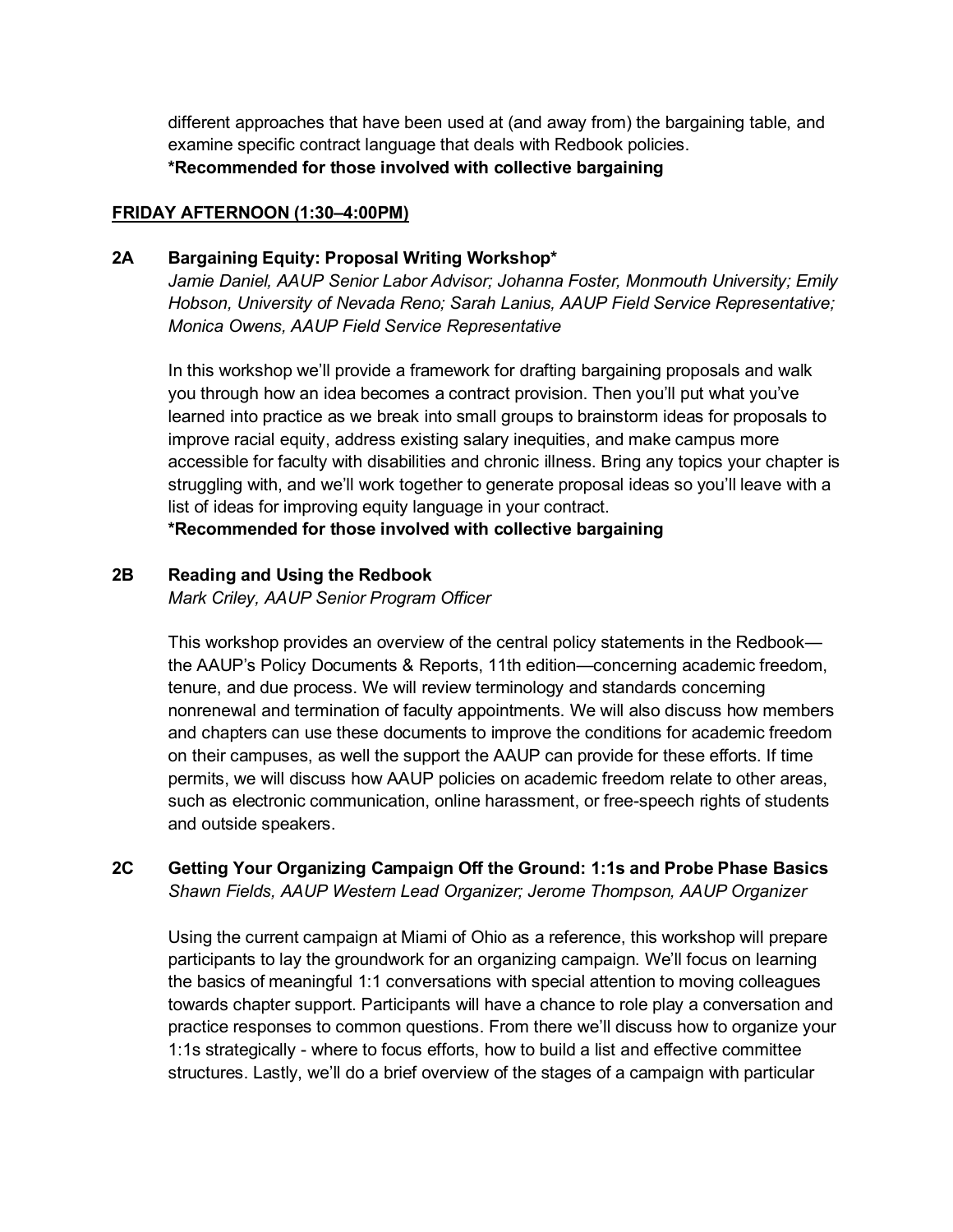focus on the initial probe phase. AAUP staff will lead together with current activists from the Miami campaign.

# **2D Critical Race Theory 2: Fighting Back against Anti-CRT Legislation (EGO) (Part 2 of 2)**

*Emily Houh, University of Cincinnati College of Law; Valerie Johnson, DePaul University* 

State legislatures across the nation have passed laws to prohibit teaching about race, gender, and, increasingly, sex/gender identity -- both in K-12 and higher education. Some states are even attempting to penalize academic research on these purportedly "divisive concepts." What can we, as faculty, do about these "educational gag orders" and the threat they pose to academic freedom? Faculty senates at Michigan State, Portland State, DePaul University, Molloy College, and the Universities of Alabama, Colorado, Delaware, Minnesota, Oregon, and Texas--to name a few--have all passed resolutions defending academic freedom and rejecting such educational gag orders. Why and how do faculty senate resolutions like these matter, and how do they work? In this workshop, we will discuss how to use shared governance to fight back against this assault on academic freedom and provide resources on how you can activate a faculty senate or council campaign at your own institution.

This session will be led by DePaul University professor Valerie Johnson and University of Cincinnati professor (and Committee A member) Emily Houh, both of whom are members of the African American Policy Forum Working Group on Education, which is spearheading the senate campaign.

**2E A Crash Course in Institutional Financial Analysis in the Public Sector (Part 1 of 2)** *Howard Bunsis, Eastern Michigan University; Rudy Fichtenbaum, Wright State University; Bonnie Fox Garrity, D'Youville College; Jan Medlock, Oregon State University*

This workshop will be presented in conjunction with a live webinar in early July (a recording will be available if you cannot participate on that date). The workshop is hands-on and will be held in a computer lab. In this workshop, you will learn to analyze your public sector institution's audited financial statements in order to understand its fiscal priorities and overall financial health. The webinar will be a lecture to teach participants to read financial statements properly by looking at actual expenses and revenues, assets and liabilities, and cash flow. During the workshop, participants will learn to conduct their own detailed institutional financial analyses using their respective institutions' financial statements. Participants will present their findings to the class–great preparation for sharing your new skills with campus colleagues at the next chapter meeting!

# **2F NLRB Developments: Some Good News for Private Sector Unions**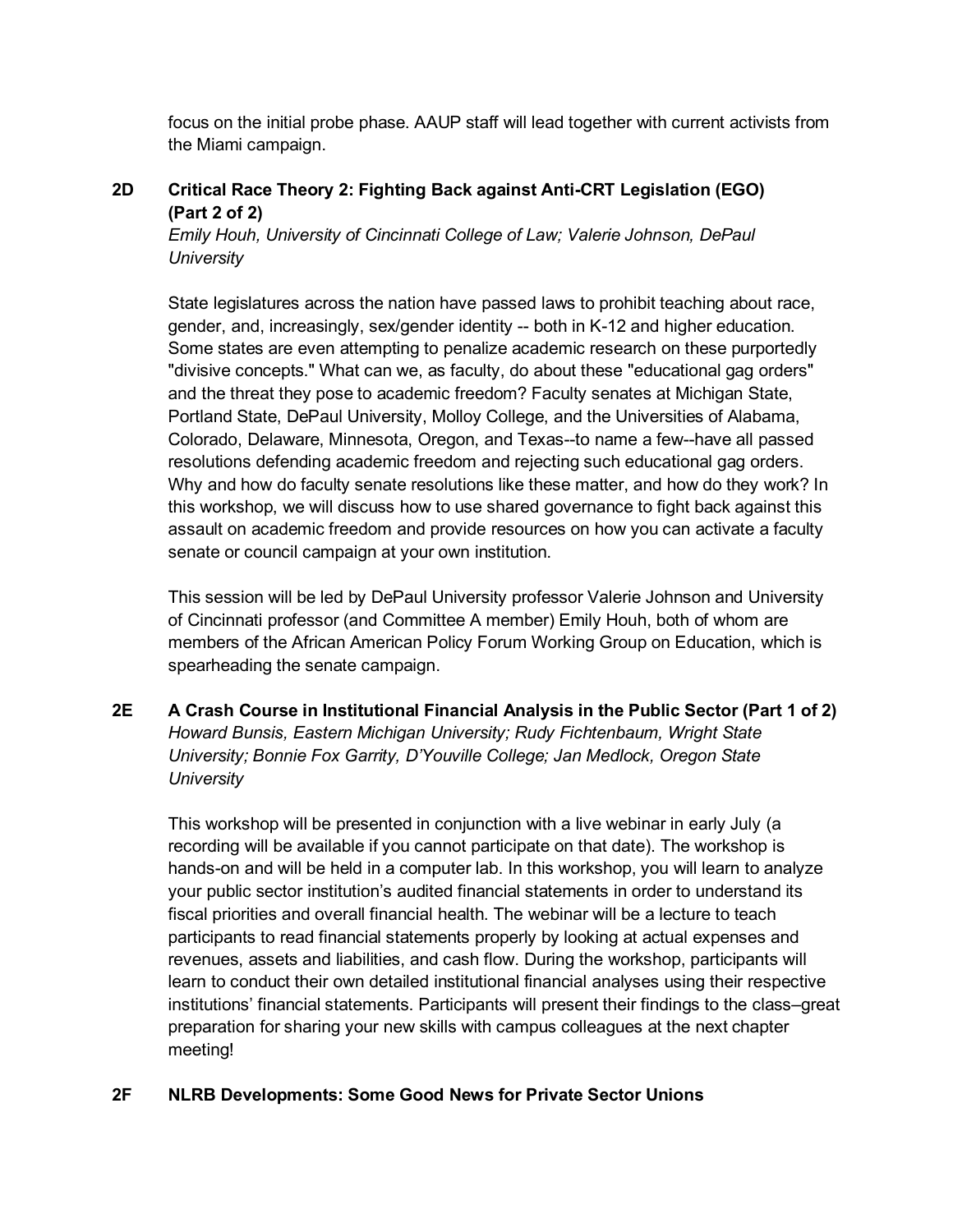## *Aaron Nisenson, AAUP Senior Counsel; Eddie Swidriski, AAUP staff*

With a Democratic administration there have been some decisions and guidance from the NLRB that are favorable to private sector unions on issues from organizing to bargaining and unfair labor practices. However, unfavorable decisions from the courts still weigh heavy on faculty, from the US Supreme Court's Yeshiva decision that resulted in many faculty being found to be managers not covered by federal labor law to more recent decisions unfavorable to faculty at religiously affiliated institutions. We will review these trends in labor issues for private sector unions and discuss how unions can use them to advance the cause of their members.

# **2G STOP! Collaborate and Listen: Building your Chapter around Participation and Inclusion**

*Ellen Kress, AAUP Organizer; Christopher Simeone, AAUP Director of Organizing and Services*

This interactive workshop will review some basic principles of how to create a chapter organization centered on inclusion, cooperation, and shared power. We will cover ways to apply these principles from the smallest executive committee to the largest chapter meetings. Some of the topics we'll cover include effective listening, group dynamics, consensus decision-making, and spreading responsibility. We will also practice the related skills you will need to run inclusive meetings, make decisions, and structure the chapter's leadership. You will learn some essential facilitation skills for both remote and in-person meetings. Participants will leave this workshop with a theoretical framework and a set of concrete skills for making their AAUP chapter more constructive, collaborative, and participatory.

## **FRIDAY EVENING (5:00–6:00PM)**

# **AFT State Federations and AAUP State Conferences**

*Chris Sinclair, AAUP Secretary-Treasurer; Dave Dobbie, AFT-Michigan Assistant to the President*

This informal question and answer session will help educate members about AFT state federations and how AAUP members and state conferences can work together effectively with their local AFT state federation.

## **SATURDAY MORNING (10:00AM–12:30PM)**

**3A Advanced Bargaining: Strategic Approaches to Dispute Resolution\*** 

David Johnston, Oregon Institute of Technology; Sarah Lanius, AAUP Field Service Representative; Cristina Negoita, Oregon Institute of Technology; Mason Richards, Emerson College, Los Angeles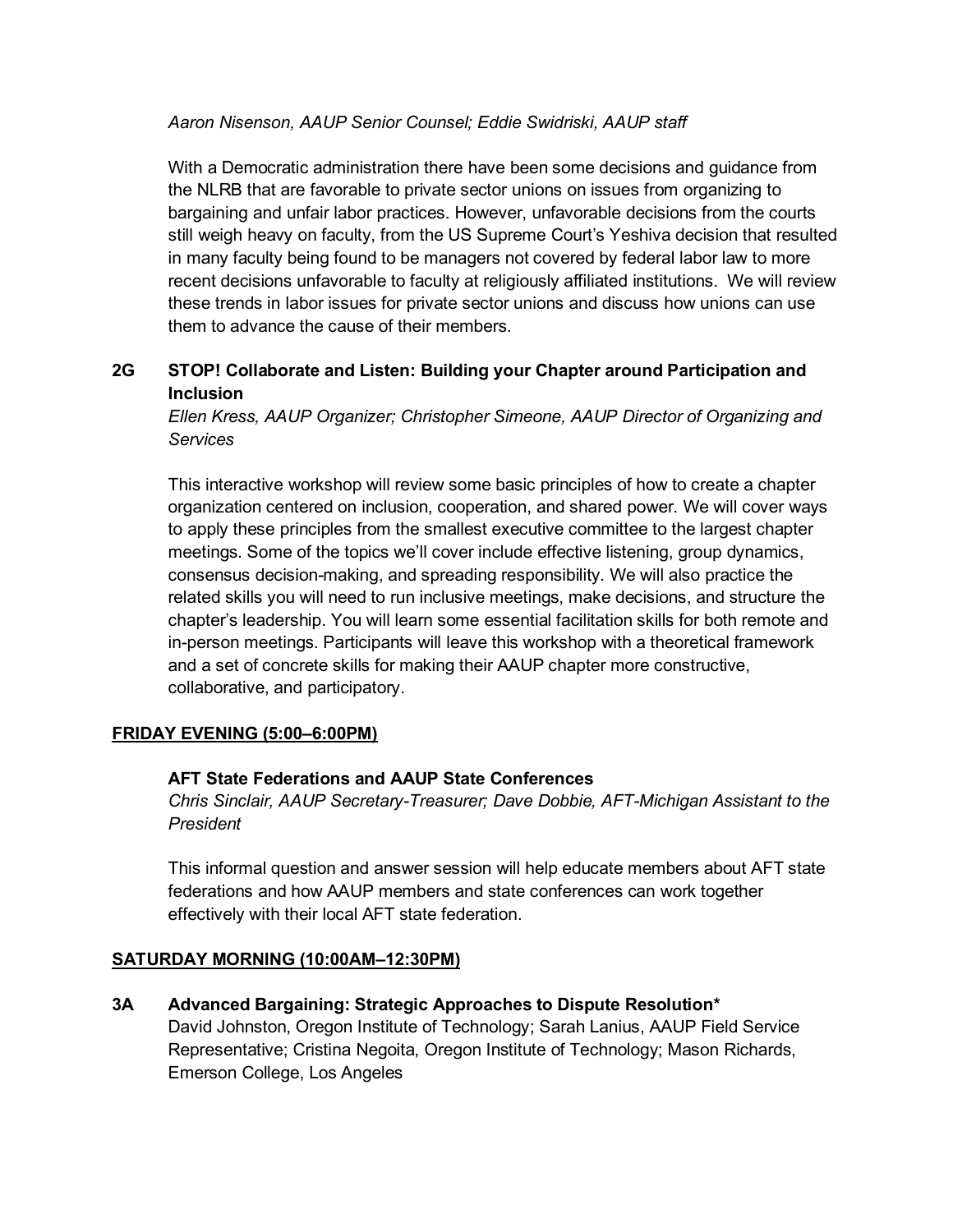Contract negotiations have been incredibly difficult in recent years, and many chapters have reported long, drawn-out negotiations that approached or even resulted in impasse. In this advanced bargaining workshop, we'll examine packaging proposals and other strategies for breaking a deadlock at the table and cover the various methods of dispute resolution–including mediation, fact-finding, and arbitration. Plus, you'll hear from members who recently underwent mediation in their negotiations about how they prepared, what worked and what didn't, so you can be better prepared to face a challenging bargaining environment.

**\*Recommended for those involved with collective bargaining**

# **3B Understanding Academic Freedom: An Introduction**

*Henry Reichman, California State University, East Bay*

The AAUP is perhaps best known for its longstanding defense of academic freedom. But many of us aren't always clear about what we mean by that term. Former AAUP Committee A chair Hank Reichman's recently published book, Understanding Academic Freedom, provides a concise survey of basic principles of academic freedom as defined and applied by the AAUP since 1915. At this session the author will discuss how and why he came to write the book and will try to summarize its main arguments, with a focus in particular on academic freedom in the classroom, in extramural expression, and as a matter of law. The session will be divided roughly equally between a presentation and group discussion. It is not necessary to have read the book beforehand, but those who already have are also welcome.

# **3C Strategic Campaign Planning (Part 2 of 2)**

*Shawn Fields, AAUP Western Lead Organizer; David Kociemba, AAUP East Coast Organizer; Mike Magee, AAUP Organizer; Kwame Martin, AAUP East Coast Organizer*

This follow-up session continues the work of the first by moving from theory to action through an interactive process of developing issue campaign plans. Working with AAUP staff and other faculty in groups, participants will develop a strategic campaign plan. Participants will practice skills of group decision making, mapping allies and opponents, and crafting escalating tactics that they can use to plan campaigns with their chapter colleagues.

# **3D Pandemic Possibilities: Lessons Learned, Mistakes Made, Victories Achieved** *Matt Boedy, AAUP Georgia State Conference, University of North Georgia; Sumanth Gopinath, University of Minnesota Twin Cities; Todd Ruecker, University of Nevada Reno*

In this session, AAUP leaders from around the country in different contexts will summarize their state and chapter success and failures during the pandemic, giving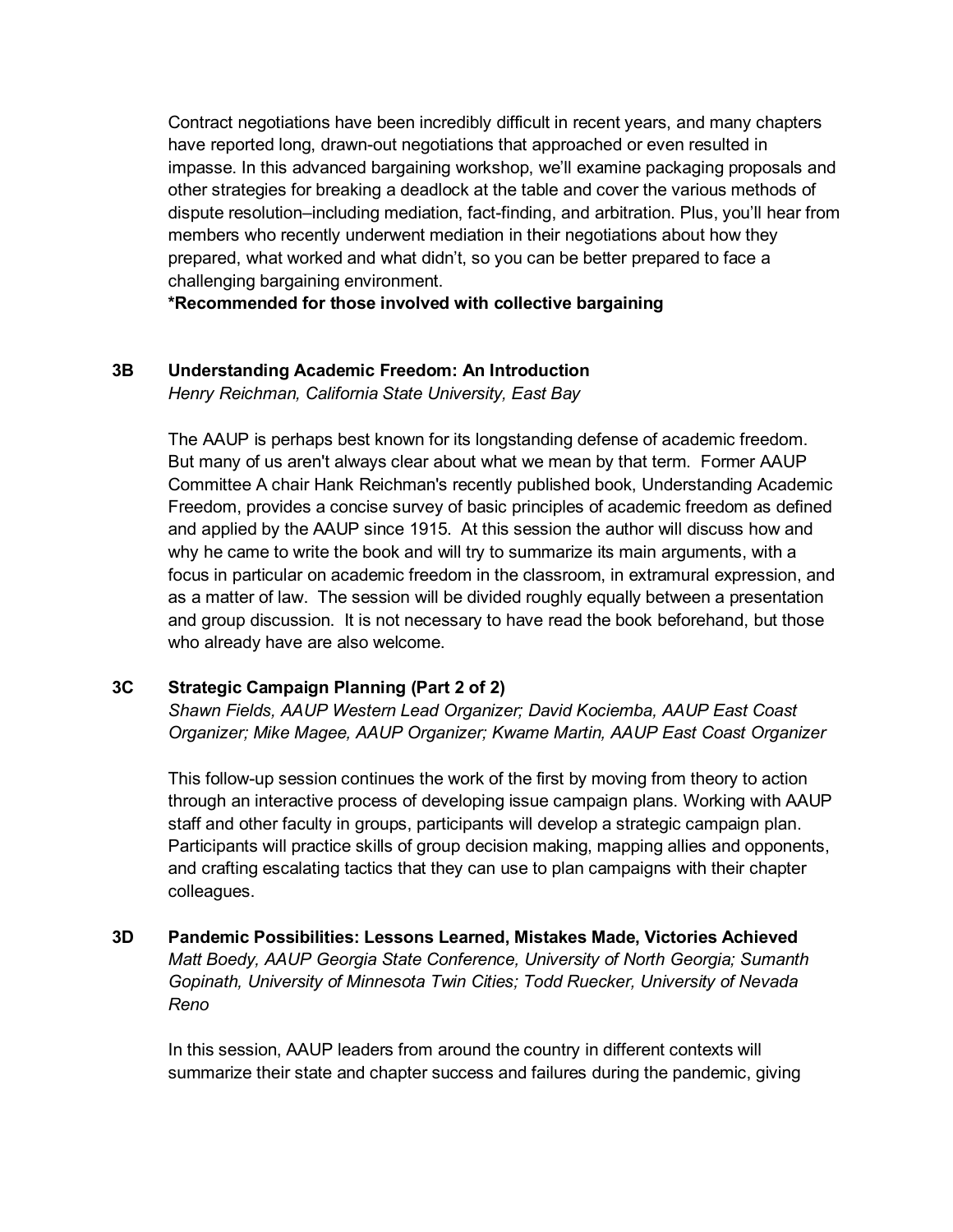insights into decisions and practices they made to further AAUP goals and membership, and help attendees address local issues through specific organizing skills.

Participants will learn to develop a media strategy, including how to write/plan/distribute op-eds and press releases to further campaign goals. Alongside this, participants will gain skills in mapping power structures and identifying access points in university governance through coalition building on campus. Attendees will leave with specific ways to influence institutions and bureaucracy as tested and refined during the long fight against administrative overreach during the pandemic.

## **3E Bargaining Fundamentals\***

*Jamie Daniel, AAUP Senior Labor Advisor; Monica Owens, AAUP Field Service Representative*

Anyone can bargain a contract with the right skills! The legal framework is only one part of the bargaining process, and one that sometimes eclipses the others. In this session, we will discuss a set of fundamental skills important to all successful bargaining teams, green or seasoned. Participants will explore the importance of team roles and how to spread out the work, consistent and clear communication with members, persuasive and accessible campaign narratives, requesting and taking advantage of employer information, and best practices for proposal presentations. Everyone will leave with a set of bargaining skills they can take back to their campus and share with current and future bargainers.

**\*Recommended for those involved with collective bargaining**

## **3F Faculty Handbooks as Enforceable Contracts**

*Nancy Long, AAUP Associate Counsel*

In this workshop you will learn an overall analysis of what a faculty handbook is; its legal status and how it can be enforced. We will cover the fundamentals of understanding how the language of the faculty handbook may become part of faculties' employment contract. The workshop will also provide practical guidance about how chapters and members can use this information to promote model faculty handbook language.

## **3G Storytelling to Build Power and Win**

*Kelly Benjamin, AAUP Media and Communications Specialist*

This workshop will focus on using effective storytelling to build narratives that connect and engage people for collective action. Participants will learn key skills in telling their personal story to move others to build power and solidarity in the workplace and in the community. We'll also discuss strategies on communicating stories in the press and social media.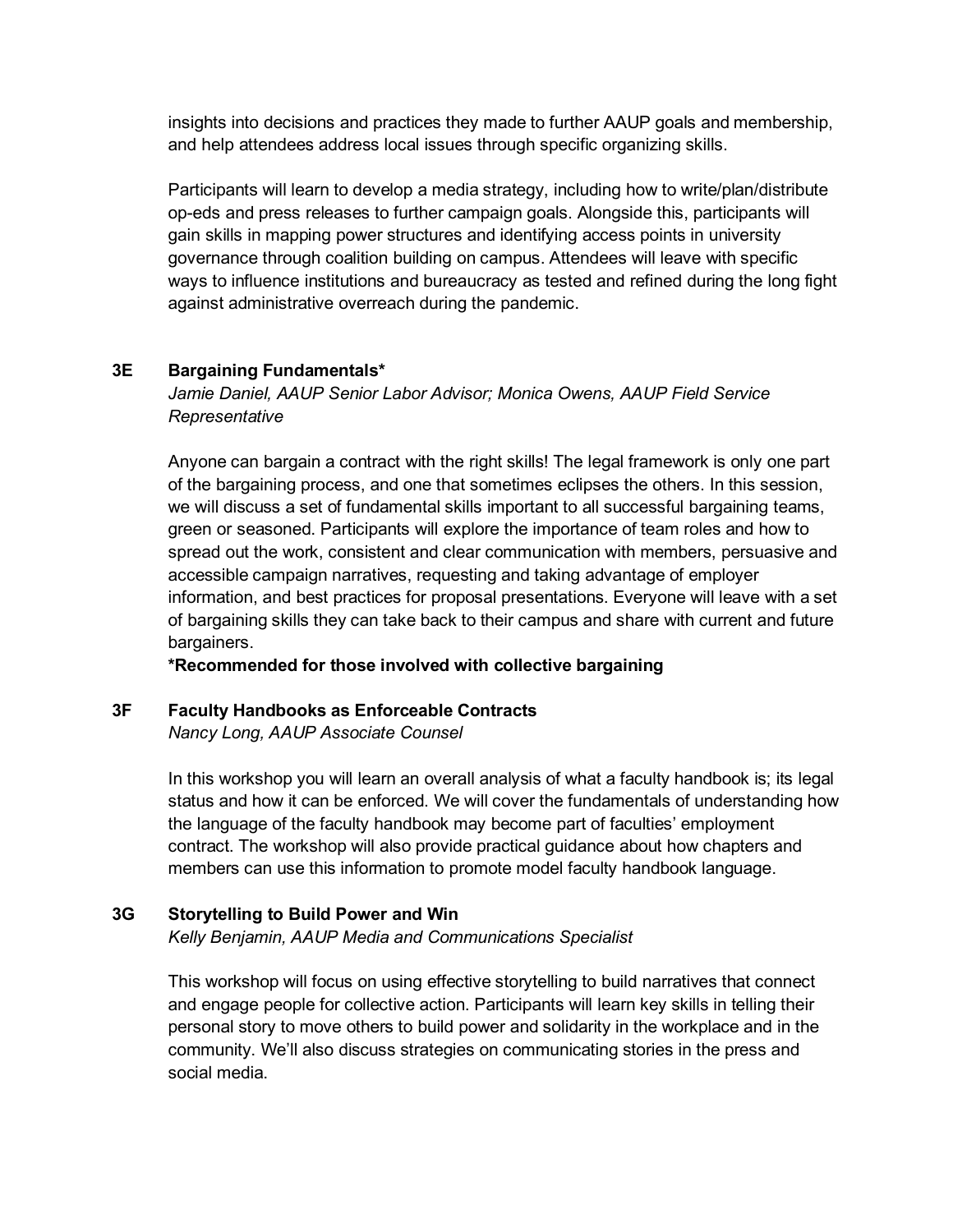## **3H Title IX: Current and Future Issues**

*Risa Lieberwitz, AAUP General Counsel*

The US Department of Education is soon expected to issue a Notice of Proposed Rulemaking (NPRM) under Title IX, to propose revisions to the current rules that the Department released on May 6, 2020. The NPRM will open the period for public comments on the proposed rules. The AAUP anticipates submitting comments during the public comment period. In this Summer Institute session, we will address issues of implementing the current Title IX regulations on campus and consider the potential revisions to the current regulations. Topics include: defining "sexual harassment," "hostile environment," and university responsibility for addressing sexual harassment; university policies defining "mandatory reporters"; enforcing Title IX to prohibit sexual harassment while also protecting academic freedom and due process; the role of shared governance and collective bargaining in developing and implementing Title IX policies.

# **SATURDAY AFTERNOON (1:30–4:00PM)**

## **4A Governance, Academic Freedom, and Institutional Racism**

*Emily Houh, University of Cincinnati College of Law; Henry Reichman, California State University, East Bay*

Members of a Special Committee on Governance, Academic Freedom, and Institutional Racism in the University of North Carolina system will use the report as a starting point for a discussion of issues of governance, academic freedom and institutional racism at colleges and universities around the country. The report considers the influence of the gerrymandered North Carolina state legislature on the systemwide board of governors and campus boards of trustees and how political pressure has obstructed meaningful faculty participation in the governance of the UNC system while compromising the conditions for academic freedom and exacerbating racial inequities. Participants will be encouraged to consider how the report, along with AAUP principles and standards, can be used to highlight and combat similar issues on their campuses.

## **4B Leading Change on Campus**

*Jim Bakken, AAUP Deputy Director of Organizing and Services; Joey Ray, University of Nevada Reno*

In the current anti-faculty environment, positive change can best be achieved by teams of committed leaders who are able to work together and cooperate to build organization and activism on campus. We will examine how teams form, function, and succeed, and how being intentional about teamwork can help amplify the work you're doing. We will also delve into leadership styles, and how different styles can collaborate to maximize your team's capacities.

# **4C A Perfect Storm? Changing a Union by Negotiating a Contract During COVID**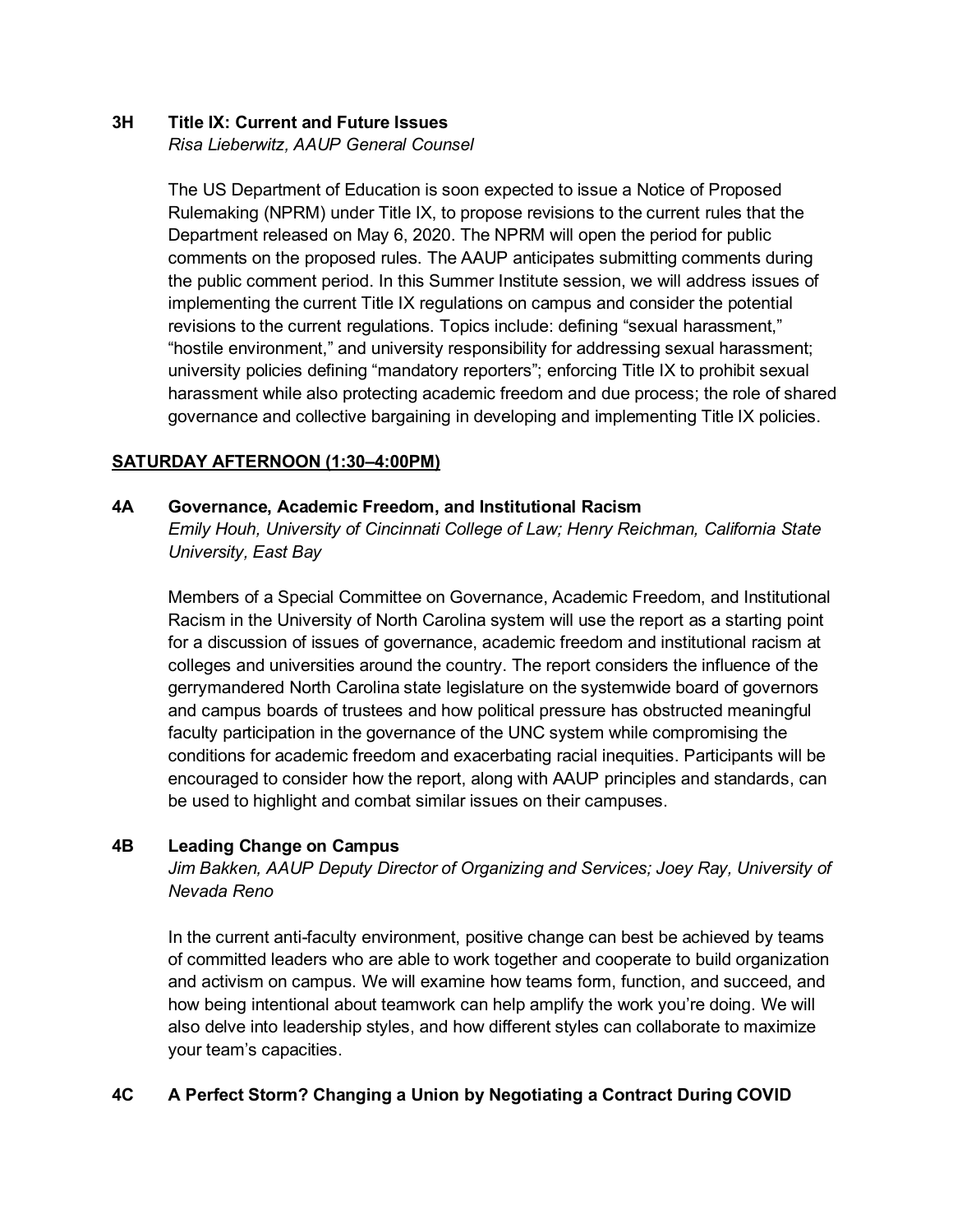*John O'Connor, Central Connecticut State University; Patty O'Neill, Western Connecticut State University; Louise Williams, Central Connecticut State University*

This workshop uses the Connecticut State University AAUP chapter as a case study for teaching contract campaign skills and reflecting on the work that changed our union. Months into Covid, CSU-AAUP found itself in a struggle with the Connecticut Board of Regents (BOR) over reopening the universities. Faculty wanted their health and safety protected, their privacy respected, and they wanted control of pedagogical modality. COVID galvanized CSU-AAUP to rethink its culture and organizational make-up. On December 1, 2020, CSU-AAUP swapped contract proposals with the BOR. The board's proposals were an attempt to bust the union, gut our universities, and injure our students. In this workshop, we'll cover the nuts and bolts of our response at the negotiating table, our organizing work, and our broader contract campaign. We will consider how the global pandemic both helped and hurt our work. Specifically, we'll talk about the contract campaign and the ways that we applied pressure on the BOR, and how we framed our struggle to defend our union. We'll also review and analyze how our union has evolved and has committed to changing the way it operates and relates to members going forward. Attendees will leave with an understanding of the organizing work that went into defending our union and achieving a better contract than we ever could have expected. The work that we did to achieve this contract transformed our union, and it could help you think through your chapter in a new light, too.

## **4D Using Financial Data in Your Campaign (Part 2 of 2)**

*Howard Bunsis, Eastern Michigan University; Rudy Fichtenbaum, Wright State University; Bonnie Fox Garrity, D'Youville College; Jan Medlock, Oregon State University*

Building on the Crash Course in Institutional Financial Analysis session, this workshop will engage you in a discussion about how to use the financial data to build a strong narrative for your campaign, and how to communicate this information to members, students, employers, and the public. You will learn ways financial data have been used innovatively and successfully by members at various institutions during their campaigns.

# **4E Enforcing Your Contract: Grievances, Labor-Management Committees, and Unfair Labor Practices\***

*Sarah Lanius, AAUP Field Service Representative; Monica Owens, AAUP Field Service Representative; Siobhan Senier, University of New Hampshire*

A contract is just a piece of paper unless you're able to enforce it. In this workshop, participants will learn strategies and skills for holding the administration accountable to the collective bargaining agreement. Working through realistic scenarios, participants will practice interpreting contract language, investigating potential grievances, and building a strong case. We'll also discuss other strategies for enforcing your contract–including